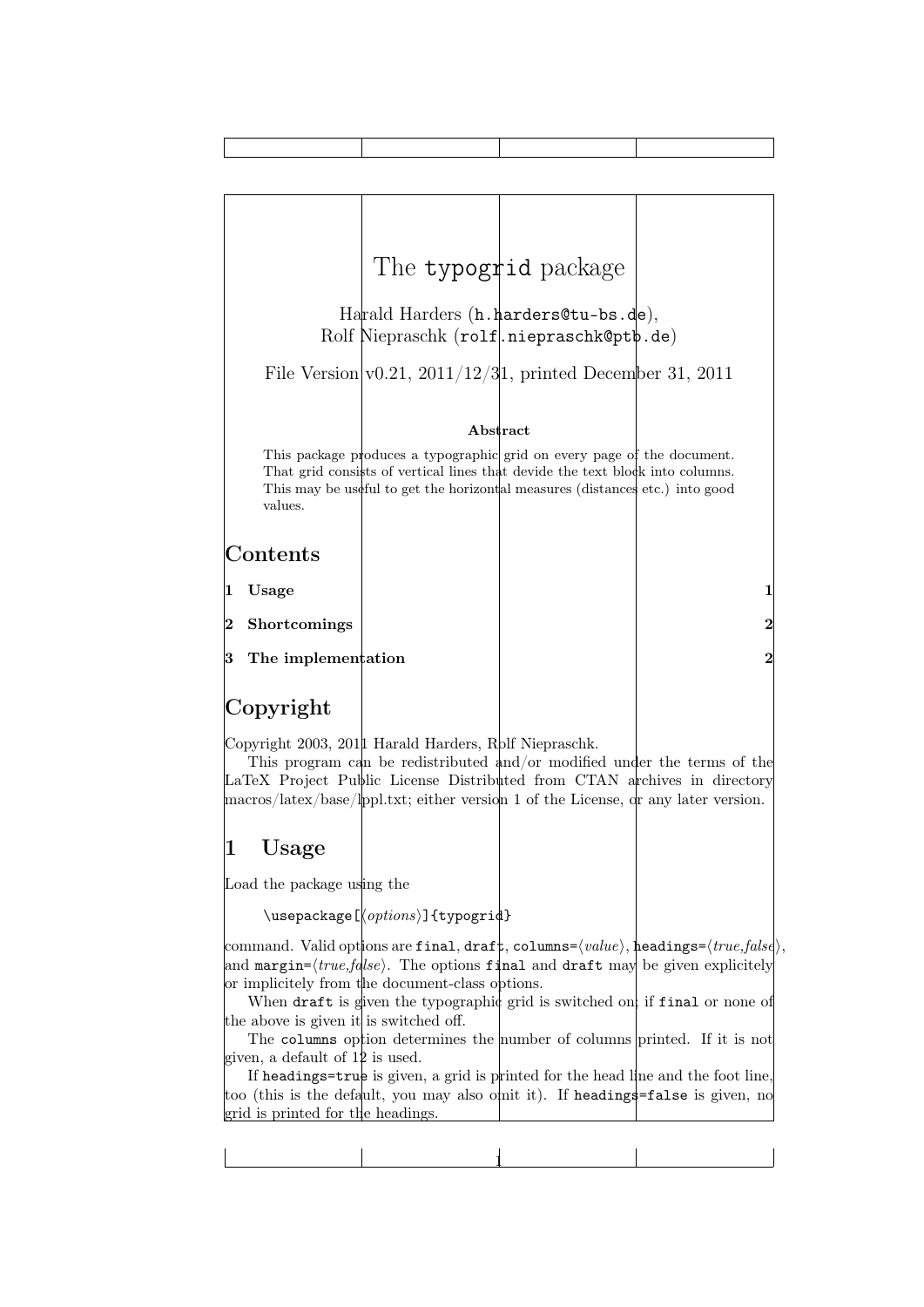| \typogridsetup | With margin=false, you can switch off printing a frame around the area for<br>margin notes (default is to print the frame).<br>There is a second possibility to change the typographic grid. You may use<br>the <b>\typogridsetup</b> command that takes a keyval list as argument. The same<br>keywords are allowed as in the <b>\usepackage</b> line, e.g., |
|----------------|---------------------------------------------------------------------------------------------------------------------------------------------------------------------------------------------------------------------------------------------------------------------------------------------------------------------------------------------------------------|
|                | \typogridsetup{columns=4}                                                                                                                                                                                                                                                                                                                                     |
| \typogrid      | You may use this command within the text in order to change the grid at arbitrary<br>position of the document. The change takes effect on the next page.<br>If you have switched off printing of the grid, you may get a grid for single pages<br>using                                                                                                       |
|                | \AddToShipoutPicture*{\typogrid}                                                                                                                                                                                                                                                                                                                              |
|                | The package defines the length \gridwidth which is as long as the space be-<br>tween too grid lines. You may use it to scale pictures to fit to the grid, for instance.                                                                                                                                                                                       |
|                | Shortcomings<br>2                                                                                                                                                                                                                                                                                                                                             |
|                | • Calculation of position and size of the headings and the margin works for<br>standard cases, only.                                                                                                                                                                                                                                                          |
|                | • If the text width changes from one page to the next, the grid width is wrong<br>on the first page after the change.                                                                                                                                                                                                                                         |
|                | The implementation<br>B                                                                                                                                                                                                                                                                                                                                       |
|                | Heading of the package:<br>1\ProvidesPackage{typogrid}<br>$[2011/12/31 \t v0.21]$<br>Typographic grid]<br>3 \RequirePackage{dalc}<br>4 \RequirePackage{keyval}                                                                                                                                                                                                |
|                | Introduce the used lengths.                                                                                                                                                                                                                                                                                                                                   |
|                | 5 \newlength{\gridwidth}%<br>Introduce the used counters and set the default number of columns.                                                                                                                                                                                                                                                               |
|                | 6 \newcount\tpg@blocks%<br>7\newcounter{tpg@blocks@new}%<br>8 \setcounter{tpg@blocks@new}{12}%                                                                                                                                                                                                                                                                |
| \typogridsetup | Declare a command that can be used to change the appearence of the typographic<br>grid. The argument takes a list of keyval options.                                                                                                                                                                                                                          |
|                | 9 \newcommand*\typqgridsetup[1]{%<br>\expandafter\setkeys\expandafter{typogrid}{#1}}<br>10                                                                                                                                                                                                                                                                    |
|                | Define the key columns that takes the number of columns.                                                                                                                                                                                                                                                                                                      |
|                | 11\define@key{typogrid}{columns}{%<br>\setcounter{tpg@blocks@new}{#1}%<br>12<br>\ifnum\the\c@tpg@blocks@new<1\relax<br>13<br>\PackageError{typogrid}{Less than 1 column given}{\text{\ou have to<br>14                                                                                                                                                        |
|                |                                                                                                                                                                                                                                                                                                                                                               |

Ť

٦

Τ

 $\overline{1}$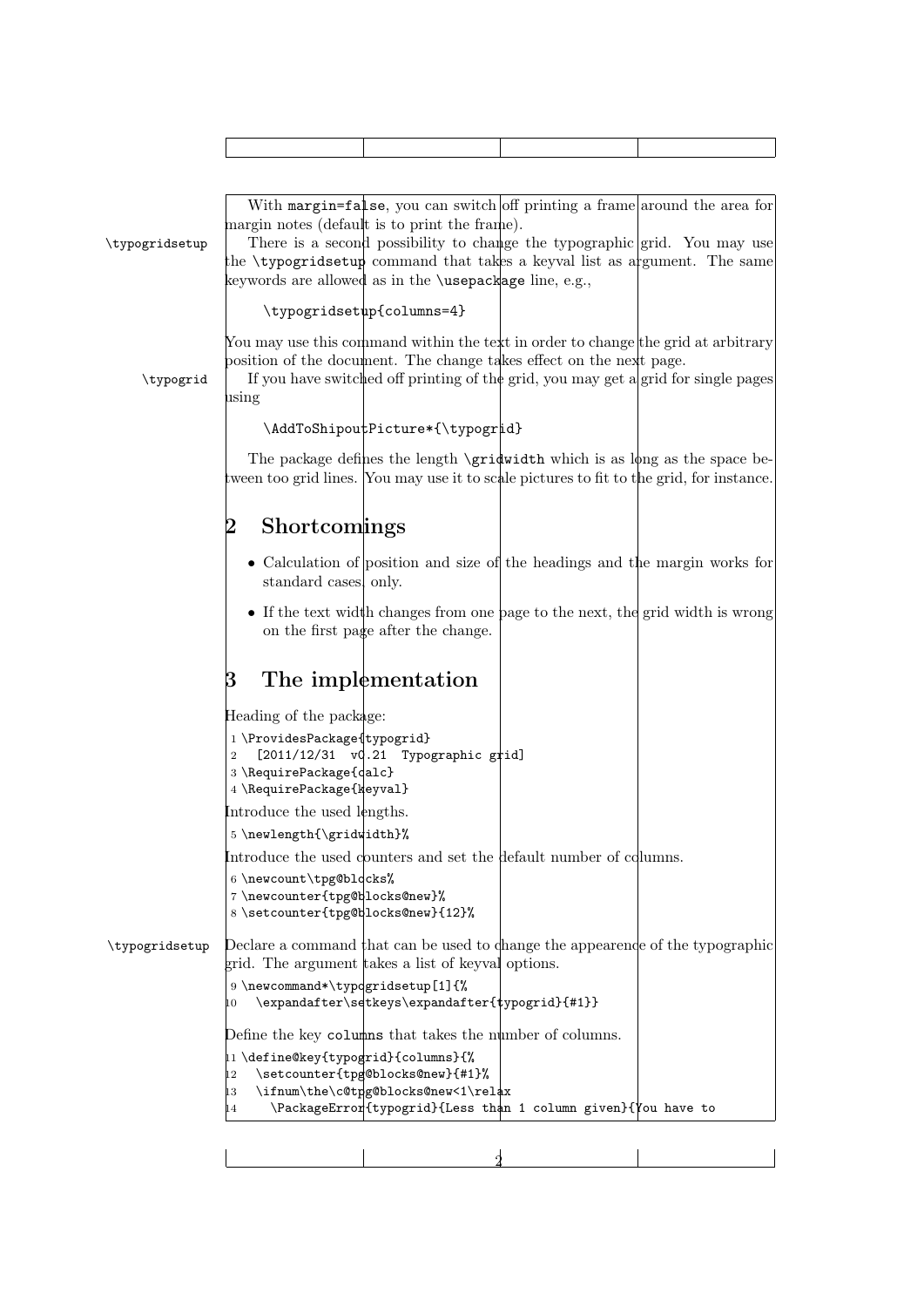```
|15 declare at least 1 column.}%
           |16 \quad \setminus \text{step(2blocks@new}{1}17 \fi
           18 }
           Define the key headings to switch on or off a frame around the headings.
           19 \newif\iftpg@headings
           20 \newif\iftpg@headings@new
           21 \tpg@headings@newtrue
           22 \define@key{typogrid}{headings}[true]{%
           23 \text{csname tpg@headings@new#1\endcsname}24 }
           Define the key margin to switch on or off a frame around the margin.
           25 \newif\iftpg@margin
           26 \newif\iftpg@margin@new
           27 \tpg@margin@newtrue
           28 \define@key{typogrid}{margin}[true]{%
           29 \csname tpg@margin@new#1\endcsname
           30 }
           Package options:
           31\newif\iftpg@draft
           32 \DeclareOption{draft}{\tpg@drafttrue}
           33 \DeclareOption{final}{\tpg@draftfalse}
           \ket{34} \DeclareOption{c\philorgrid}{\PassOpti\phinsToPackage{\Curre\ket{\text{Option}}{eso-pic}}
           35 \DeclareOption{gfid}{\PassOfationSTopackage{\\:urrentOption}{\ses{p:}\}36 \DeclareOption*{\expandafter\typogridsetup\expandafter{\CurrentOption}}
           Default is no grid.
           37 \ExecuteOptions{final}
           38 \ProcessOptions\relax
           Load this package after processing the options.
           \left|39\right\rangleRequirePackage{¢so-pic}[2002/11/16]
\typogrid Define the command that produces the grid.
           40 \newcommand*\typogrid{%
           Switch to black and thin lines.
           41 \begingroup
           42 \normalcolor
           43 \thinlines
           Calculate the number of lines to be printed.
           \ket{44} \@tempcnta=\tpg@blocks
           45 \advance\@tempcnta by -1%
           Print a frame around the text block.
           46 \AtTextLowerLeft{%
           47 \put(0,0){%
           48 \framebox(\LenToUnit{\textwidth},\LenToUnit{\textheight}){}}%
           Print the vertical lines for the grid.
           \downarrow49 \multiput(\LenToUnit{\gridwidth},0)%
           50 (\LenToUnit{\gridwidth},0){\the\@tempcnta}{%
           51 \line(0,1){\LenToUnit{\textheight}}}%
           52 \frac{\cancel{10}}{2}
```
3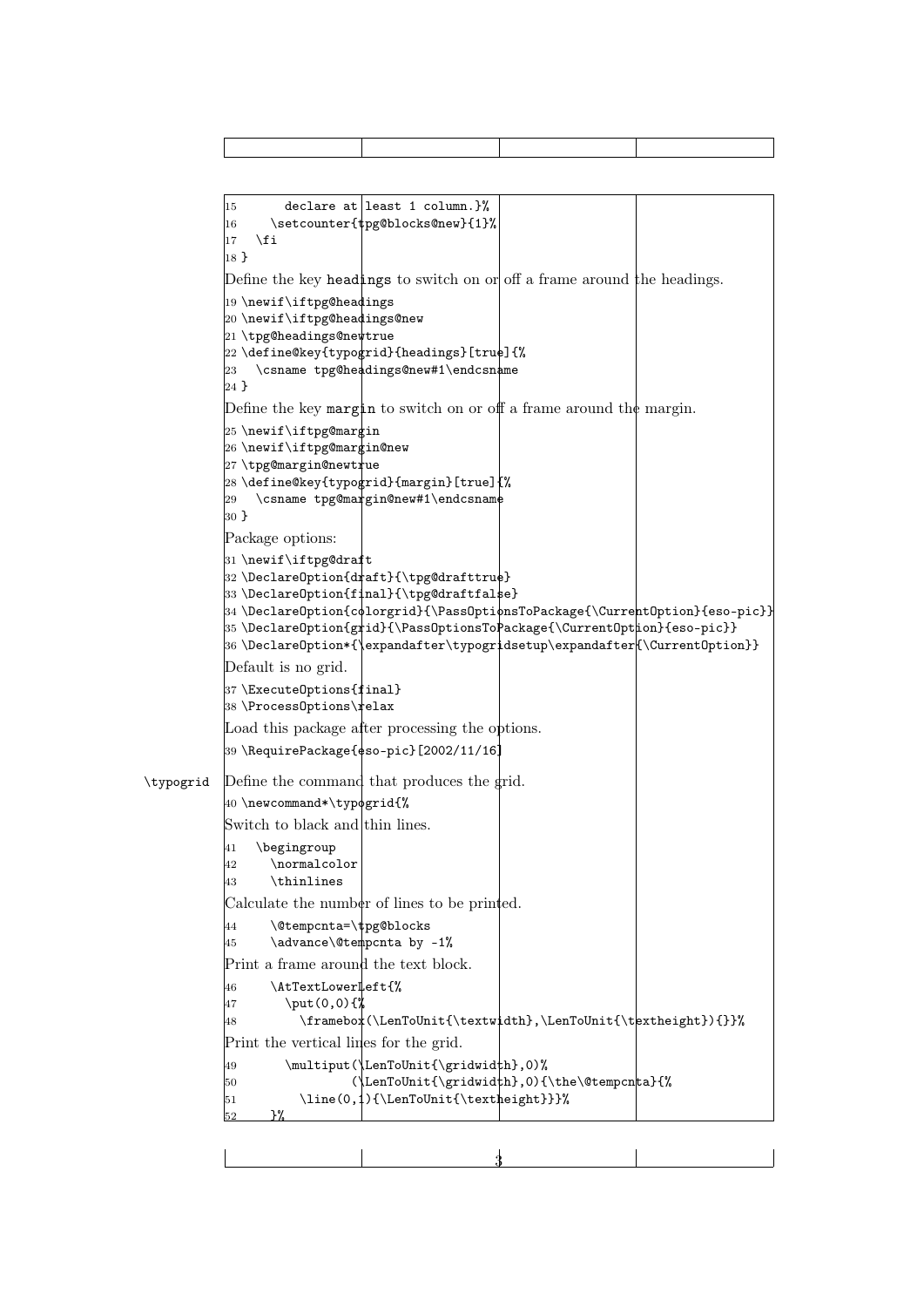```
Print a frame around the head line if wanted.
53 \iftpg@headings
54 \AtTextUpperLeft{%
55 \put(0,\LenToUnit{\headsep}){%
56 \framebox(\LenToUnit{\textwidth},\LenToUnit{\headheight}){}}%
Print the grid.
57 \multiput(\LenToUnit{\gridwidth},\LenToUnit{\headsep})%
58 (\LenToUnit{\gridwidth},0){\the\@tempcnta}{%
59 \line(0,1){\LenToUnit{\headheight}}}%
60 }%
Print a line below the foot line if wanted (the height of the foot line is not available).
\begin{array}{ll} \text{61} & \text{After 1} \ \text{62} & \text{but (0, \text{IenTolmi})} \end{array}\put(0,\LenToUnit{-\footskip}){%
\frac{1}{0} \line(1,0){\LenToUnit{\textwidth}}}%
Print the grid.
_{64} \put(0,\LenToUnit{-\footskip}){%
\beta5 \line(0,1){\LenToUnit{\baselineskip}}}%
66 \put(\LenToUnit{\textwidth},\LenToUnit{-\footskip}){%
67 \line(0,1){\LenToUnit{\baselineskip}}}%
68 \multiput(\LenToUnit{\gridwidth},\LenToUnit{-\footskip})%
69 (\LenToUnit{\gridwidth},0){\the\@tempcnta}{%
70 \line(0,1){\LenToUnit{\baselineskip}}}%
71 }%
\frac{1}{2} \fi
Print a frame around the margin if wanted.
73 \iftpg@margin
74 \AtTextLowerLeft{%
75 \@tempdima=\textwidth\advance\@tempdima\marginparsep%
76 \if@twoside%
            \ifodd\c@page
            \text{else}79 \@tempdima=-\marginparsep\advance\@tempdima-\marginparwidth%
80 \overline{\phantom{a}} \81 \overline{\phantom{0}} \\put(\LenToUnit{\@tempdima},0){%
83 \framebox(\LenToUnit{\marginparwidth},%
84 \LenToUnit{\textheight}){}}%
85 }%
86 \fi
87 \endgroup
Calculate the width of each grid. Store it globally to be able to use it inside the
document.
88 \setlength\gridwidth{\textwidth/\arabic{tpg@blocks@new}}%
89 \global\gridwidth=\gridwidth
90 \global\tpg@blocks=\arabic{tpg@blocks@new}%
91 \iftpg@headings@new
\flat2 \global\tpg@headingstrue
93 \lambdaelse
\theta_94 \global\tpg@headingsfalse
h_5 \fi
96 \iftpg@margin@new
```
4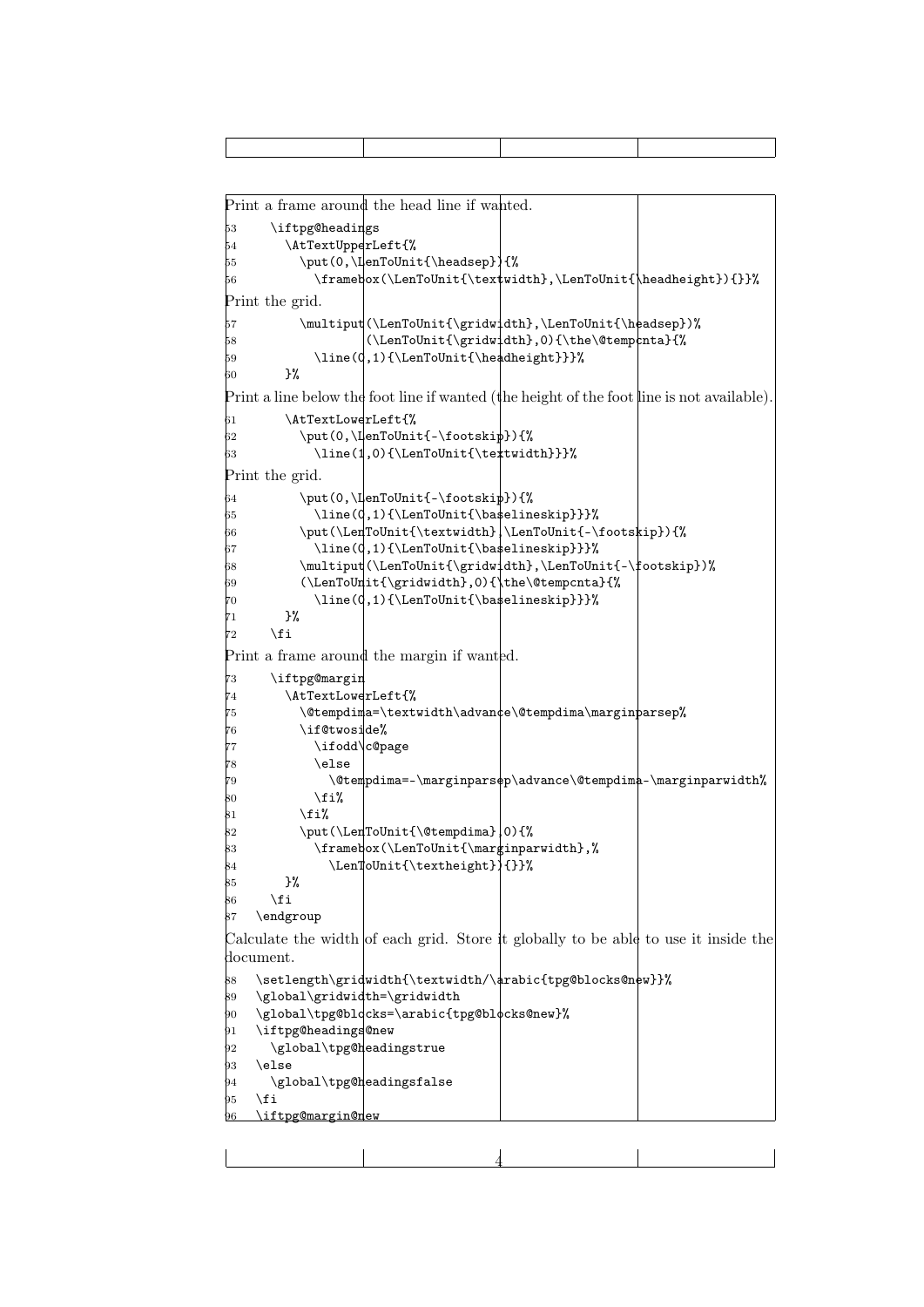| 97<br>\global\tpg@margintrue                                     |                                                                                                                                                                                                                                                                                                                                                                                                                                                                                               |   |
|------------------------------------------------------------------|-----------------------------------------------------------------------------------------------------------------------------------------------------------------------------------------------------------------------------------------------------------------------------------------------------------------------------------------------------------------------------------------------------------------------------------------------------------------------------------------------|---|
| 98<br>\else                                                      |                                                                                                                                                                                                                                                                                                                                                                                                                                                                                               |   |
| \global\tpg@marginfalse<br>99                                    |                                                                                                                                                                                                                                                                                                                                                                                                                                                                                               |   |
| \fi<br>100                                                       |                                                                                                                                                                                                                                                                                                                                                                                                                                                                                               |   |
| $101 \}$                                                         |                                                                                                                                                                                                                                                                                                                                                                                                                                                                                               |   |
|                                                                  | Start the grid at $\begin{cases} \begin{array}{c} \Delta \end{array} \\ \begin{array}{c} \Delta \end{array} \end{cases}$ at $\Delta \begin{cases} \Delta \end{cases}$ and $\Delta \begin{cases} \Delta \end{cases}$ and $\Delta \begin{cases} \Delta \end{cases}$ and $\Delta \begin{cases} \Delta \end{cases}$ and $\Delta \begin{cases} \Delta \end{cases}$ and $\Delta \begin{cases} \Delta \end{cases}$ and $\Delta \begin{cases} \Delta \end{cases}$ and $\Delta \begin{cases} \Delta \$ |   |
| between draft and final before that position.                    |                                                                                                                                                                                                                                                                                                                                                                                                                                                                                               |   |
|                                                                  |                                                                                                                                                                                                                                                                                                                                                                                                                                                                                               |   |
| $102$ \AtBeginDocument{%                                         |                                                                                                                                                                                                                                                                                                                                                                                                                                                                                               |   |
| Print the grid on any page if wanted.                            |                                                                                                                                                                                                                                                                                                                                                                                                                                                                                               |   |
| 1 <sub>03</sub><br>\iftpg@draft                                  |                                                                                                                                                                                                                                                                                                                                                                                                                                                                                               |   |
| 104<br>\typeout{Typographic grid switched on}%                   |                                                                                                                                                                                                                                                                                                                                                                                                                                                                                               |   |
| \AddToShipoutPicture{\typogrid}%<br>105                          |                                                                                                                                                                                                                                                                                                                                                                                                                                                                                               |   |
| \else<br>106                                                     |                                                                                                                                                                                                                                                                                                                                                                                                                                                                                               |   |
| \typeout{Typographic grid switched off}%<br>107                  |                                                                                                                                                                                                                                                                                                                                                                                                                                                                                               |   |
| 108<br>\fi                                                       |                                                                                                                                                                                                                                                                                                                                                                                                                                                                                               |   |
| Declare width of grid for first page of document.                |                                                                                                                                                                                                                                                                                                                                                                                                                                                                                               |   |
| \setlength\gridwidth{\textwidth/\arabic{tpg@blocks@new}}%<br>109 |                                                                                                                                                                                                                                                                                                                                                                                                                                                                                               |   |
| 110<br>\global\tpg@blocks=\arabic{tpg@blocks@new}%               |                                                                                                                                                                                                                                                                                                                                                                                                                                                                                               |   |
| \iftpg@heading\$@new<br>111                                      |                                                                                                                                                                                                                                                                                                                                                                                                                                                                                               |   |
| \tpg@heading\$true<br>112                                        |                                                                                                                                                                                                                                                                                                                                                                                                                                                                                               |   |
| 113<br>\else                                                     |                                                                                                                                                                                                                                                                                                                                                                                                                                                                                               |   |
| \tpg@heading\$false<br>114                                       |                                                                                                                                                                                                                                                                                                                                                                                                                                                                                               |   |
| 115<br>\fi                                                       |                                                                                                                                                                                                                                                                                                                                                                                                                                                                                               |   |
| 116<br>\iftpg@margin@mew                                         |                                                                                                                                                                                                                                                                                                                                                                                                                                                                                               |   |
| \tpg@margintrue<br>117                                           |                                                                                                                                                                                                                                                                                                                                                                                                                                                                                               |   |
| \else<br>118                                                     |                                                                                                                                                                                                                                                                                                                                                                                                                                                                                               |   |
| \tpg@marginfalse<br>119                                          |                                                                                                                                                                                                                                                                                                                                                                                                                                                                                               |   |
| \fi<br>120                                                       |                                                                                                                                                                                                                                                                                                                                                                                                                                                                                               |   |
| $121$ }                                                          |                                                                                                                                                                                                                                                                                                                                                                                                                                                                                               |   |
|                                                                  |                                                                                                                                                                                                                                                                                                                                                                                                                                                                                               |   |
|                                                                  |                                                                                                                                                                                                                                                                                                                                                                                                                                                                                               |   |
| Change History                                                   |                                                                                                                                                                                                                                                                                                                                                                                                                                                                                               |   |
|                                                                  |                                                                                                                                                                                                                                                                                                                                                                                                                                                                                               |   |
|                                                                  |                                                                                                                                                                                                                                                                                                                                                                                                                                                                                               |   |
| $0.10\,$                                                         | Rolf Niepraschk                                                                                                                                                                                                                                                                                                                                                                                                                                                                               |   |
| General: First verstion                                          | 0.21<br>1                                                                                                                                                                                                                                                                                                                                                                                                                                                                                     |   |
| $\rm 0.20$                                                       | General: Set date and version ex-                                                                                                                                                                                                                                                                                                                                                                                                                                                             |   |
| General: Reimplementation with                                   | plicitly in $\Pr$ ovidesPackage                                                                                                                                                                                                                                                                                                                                                                                                                                                               |   |
| respect to showframe.sty by                                      | Update Makefile                                                                                                                                                                                                                                                                                                                                                                                                                                                                               | 1 |
|                                                                  |                                                                                                                                                                                                                                                                                                                                                                                                                                                                                               |   |
|                                                                  |                                                                                                                                                                                                                                                                                                                                                                                                                                                                                               |   |
| ${\rm Index}$                                                    |                                                                                                                                                                                                                                                                                                                                                                                                                                                                                               |   |
|                                                                  |                                                                                                                                                                                                                                                                                                                                                                                                                                                                                               |   |

Numbers written in italic refer to the page where the corresponding entry is described; numbers underlined refer to the code line of the definition; numbers in roman refer to the code lines where the entry is used.

|                     |                                                                                            | \AtBeginDocument  102 |            |
|---------------------|--------------------------------------------------------------------------------------------|-----------------------|------------|
| AddToShipoutPicture | \AtTextLowerLeft                                                                           |                       |            |
|                     | $\cdots \cdots \cdots \hspace{1.5cm} 105$ $\cdots \cdots \cdots \hspace{1.5cm} 46, 61, 74$ |                       |            |
| \arabic .           | 109,110 \AtTextUpperLeft  54 \baselineskip                                                 |                       | 65, 67, 70 |
|                     |                                                                                            |                       |            |

 $\frac{1}{2}$